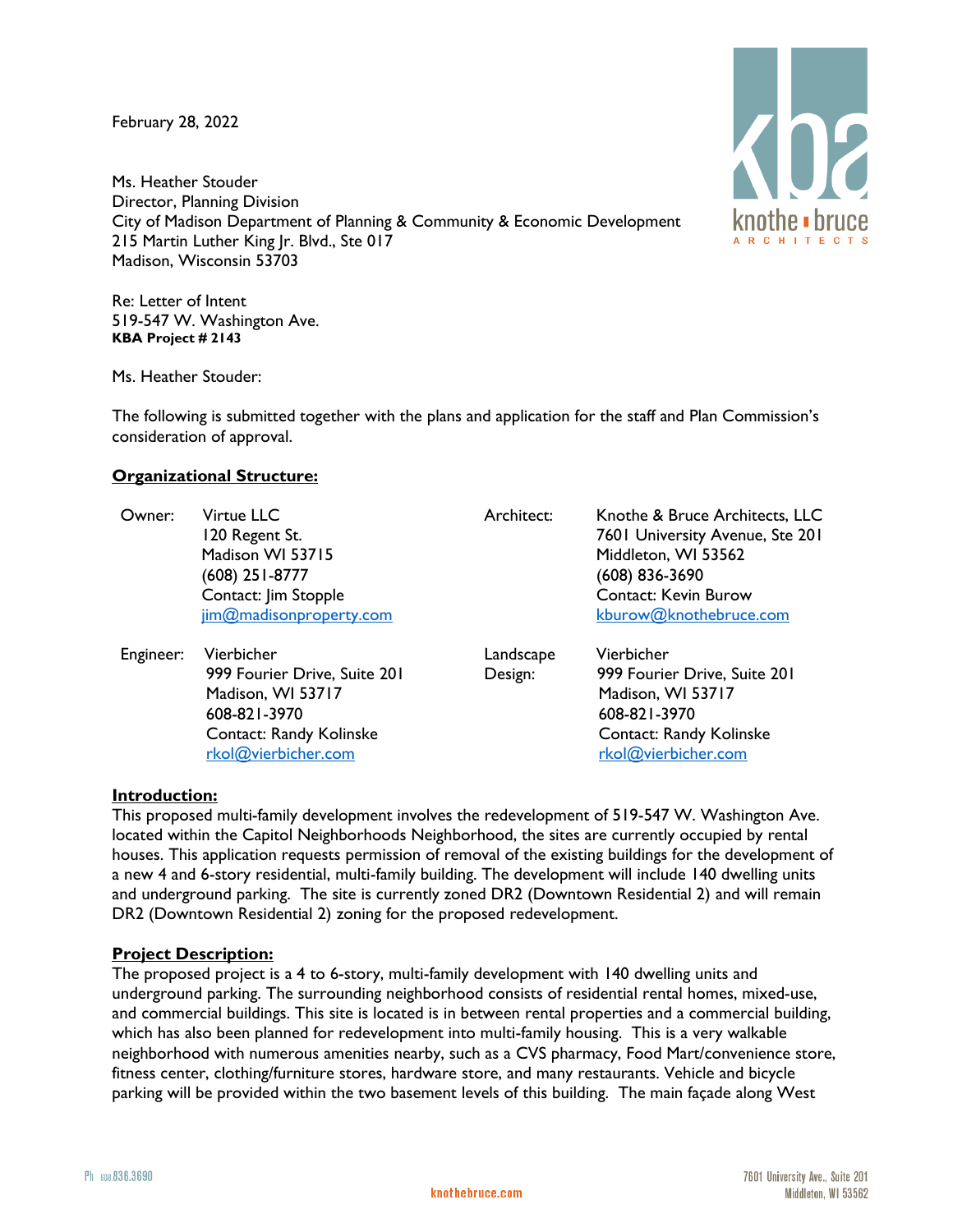Letter of Intent – Land Use 519-547 W Washington Ave. February 28, 2022 Page 2 of 3

Washington Avenue has been broken down into 3 separate masses with outdoor courtyard spaces located in-between. This provides a smaller scale along the street while providing multiple connections to the sidewalks and opportunities to connect with the neighborhood. A large rooftop deck area has also been created on the  $6<sup>th</sup>$  floor and the uppermost roof is also accessible for the residents to be able to get outside and have great views of the City. Additional green space is also being provided as the existing back yards are currently used entirely for parking. We are able to utilize one access drive for this development so there will be additional street parking available when the other two driveways are removed. We will have visitor parking on the first-floor level within the building along with the two levels of underground parking so that we can provide parking for all residents.

# **City and Neighborhood Input:**

We have met with the City on several occasions for this proposed development including a preapplication meeting on August 10, 2021 with Colin Punt of City of Madison Planning, and Jenny Kirchgatter of City of Madison Zoning. This project was reviewed at a Development Assistance Team meeting and this project was presented at an Alder sponsored neighborhood meeting on January 27, 2022. We have also since met with the Steering Committee members of the Capitol Neighborhoods Association. This input has helped shape this proposed development.

# **Demolition Standards**

The existing residential buildings are used as rental housing that is predominantly student housing. These buildings were originally single-family homes that were then divided up into rental units, and they have been well used over many years. Given the high demand for additional housing, especially in the heart of Madison where many people would like to live, it has been determined that the best use of this property is for a higher density housing. We are proposing the existing buildings be demolished. We will do our best to repurpose any of the useful items within these buildings and will allow relocation of them if an interested party would desire to utilize the entire structure. The demolition standards will be met, and a Re-use and Recycling Plan will be submitted prior to the deconstruction of the existing structures.

### **Conditional Use Approvals:**

The proposed development requires a conditional use to allow for a multi-family building with more than 8 units. The proposed building's size, scale, and use are consistent with the recently adopted Miflandia Plan. We have also met or exceeded all other standards of the DR2 (Downtown Residential 2) zoning.

### **Site Development Data:**

| Densities:            |                           |
|-----------------------|---------------------------|
| Lot Area              | 49,384 S.F. / 1.337 acres |
| <b>Dwelling Units</b> | 140 D.U.                  |
| Lot Area / D.U.       | 352 S.F./D.U.             |
| Density               | 104 units/acre            |
| Lot Coverage          | 36,461 S.F. / 74 %        |
| Usable Open Space     | 18,964 S.F.               |
|                       |                           |

Building Height: 4 & 6 Stories